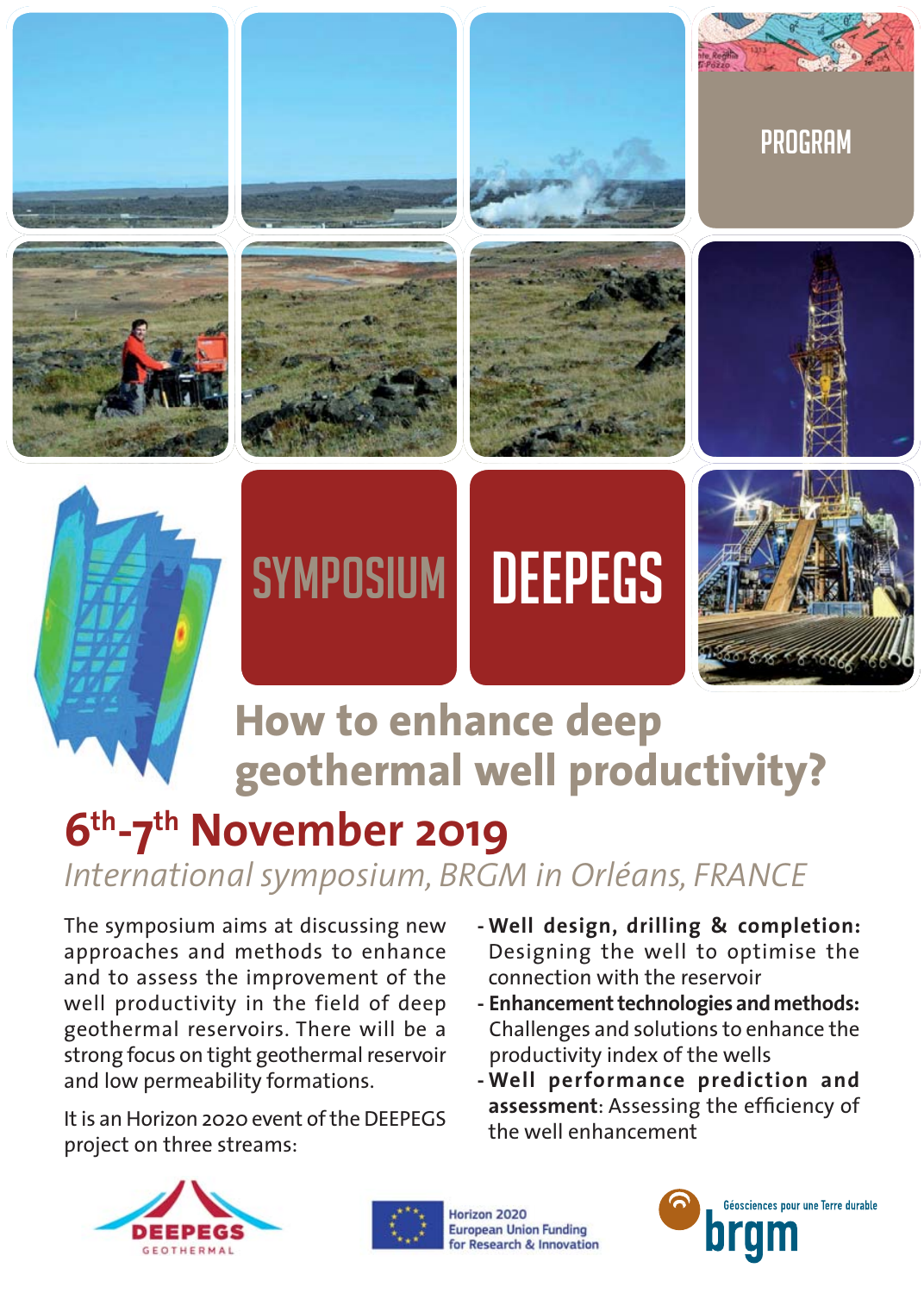**9:00-9:30** Registration

- **9:30-9:50 Welcome Philippe FREYSSINET,** *Director for Strategy and Research, BRGM*
- **9:50-10:20 Introduction Sylvie GENTIER,**  *Head of Subsurface space and*

*energy transition Programme, BRGM*

**10:20-11:00 Keynote lecture Julie MAURY,**

*Overview of the risk and impact associated with EGS, application to EGS in the Rhine graben*

- **11:00-11:20** Coffee break & poster session
- **11:20-12:00 Keynote lecture Clément BAUJARD,**

*ES Géothermie An overview of geothermal reservoir enhancement results in the Rhine Graben during post-drilling well development operations and reservoir exploitation*

**12:00-13:20** Lunch & poster session

### **Session 1: Well performance prediction and assessment**

*chairperson: Emmanuel GAUCHER* 

**13:20-13:40****Pierre DE MONTLEAU,**

*Historical modelling and Forecast of a naturally fractured high enthalpy geothermal reservoir*

#### **13:40-14:00 Jia WANG,**

*Estimating the Static Formation Temperature Using the Drilling and Logging Data of the RN-15/ IDDP-2 Well in Iceland*

#### **14:00-14:20 Sturla SAETHER,**

*Flow Performance of IDDP-2/DEEPEGS Well by calculating Local Injectivity Indexes for Different Reservoir Depths*

#### **14:20-14:40****Maziar GHOLAMI KORZANI,**

*The Development of a Coupled Wellbore-Reservoir Simulator for Geothermal Applications*

#### **14:40-15:00****Mathieu DARNET,**

*Advances for monitoring deep geothermal reservoir development with electromagnetic measurements*

#### **15:00-15:20 Hideo AOCHI,**

*Concept of Traffic-Light-System (TLS) managing seismicity and injection for geothermal applications*

**15:20-15:50**Coffee break & poster session

#### **Session 2: Well design, drilling & completion**

*chairperson: Camille MAUREL*

#### **15:50-16:10****Vlasios LEONTIDIS,**

Complete flow modelling of *geothermal wells for different reservoir conditions*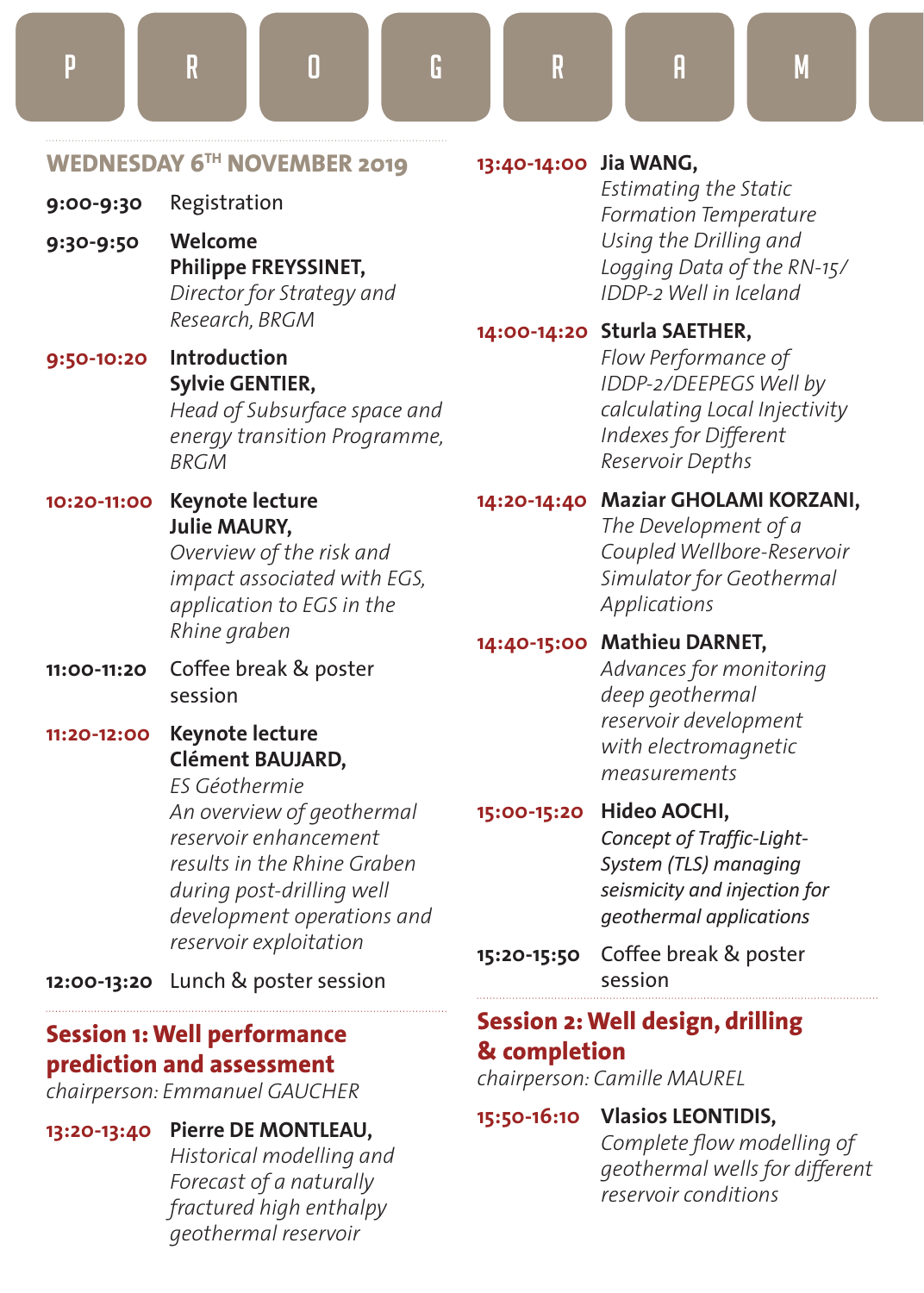

- **16:10-16:30****Ólafur SVERRISSON,** *Theistareykir Geothermal Power Plant – Successful Drilling Campaign*
- **16:30-16:50 Omar SIGURDSSON,** *IDDP2*
- **16:50-17:10 Frédéric GUINOT,** *Injecting more Engineering in the E of EGS*
- **17:10-17:30 End-of-day speech, sponsor presentation Energics –**  *Mariane PETER-BORIE & Manon CAVRIL*

#### **THURSDAY 7TH NOVEMBER 2019**

**9:00-9:40 Keynote lecture François CORNET,**  *EOST (U. Strasbourg) Engineering safe shear motions for the development of EGS reservoirs*

### **Session 3: Enhancement technologies and methods**

*chairperson: Julie MAURY*

#### **09:40-10:00 Morgan LE LOUS,**

*Geothermal well testing and stimulation: a complete methodology applied to Vendenheim well VDH-GT2 (Alsace, France)*

#### **10:00-10:20 Barnaby FRYER,**

*Temperature-induced stress preconditioning*

#### **10:20-10:40****Van Hieu TRAN,**

*Numerical Modelling of Thermal Stimulation in Enhanced Geothermal Systems (EGS)*

- **10:40-11:00** Coffee break & poster session
- **11:00-11:20 Théophile GUILLON,** *Reactivation of a fault zone internal structure in response to hydraulic stimulation*
- **11:20-11:40****Antoine ARMANDINE LES LANDES,**

*Hydrothermal simulation in a fault zone: Impact*  and efficiency of different *stimulation methods*

**11:40-12:00 Cyprien SOULAINE,** *Multi-scale modeling of coupled hydro-geochemical processes*

#### **12:00-12:20****Pierre DURST,**

*From Fenton Hill to Vendenheim, 40 years of chemical stimulation in Enhanced Geothermal Systems*

**12:20-13:40** Lunch & poster session

#### **13:40-14:20 Keynote lecture Sébastien CHAILLEUX,**

*UMR PASSAGES The politicization of the subsurface: from technical assumptions to social confl icts and political choices*

- **14:20-14:30 End of the meeting Mariane PETER-BORIE**
- **14:30-16:30 Visit of the shallow Geothermal Energy plateform** *Antoine VOIRAND*